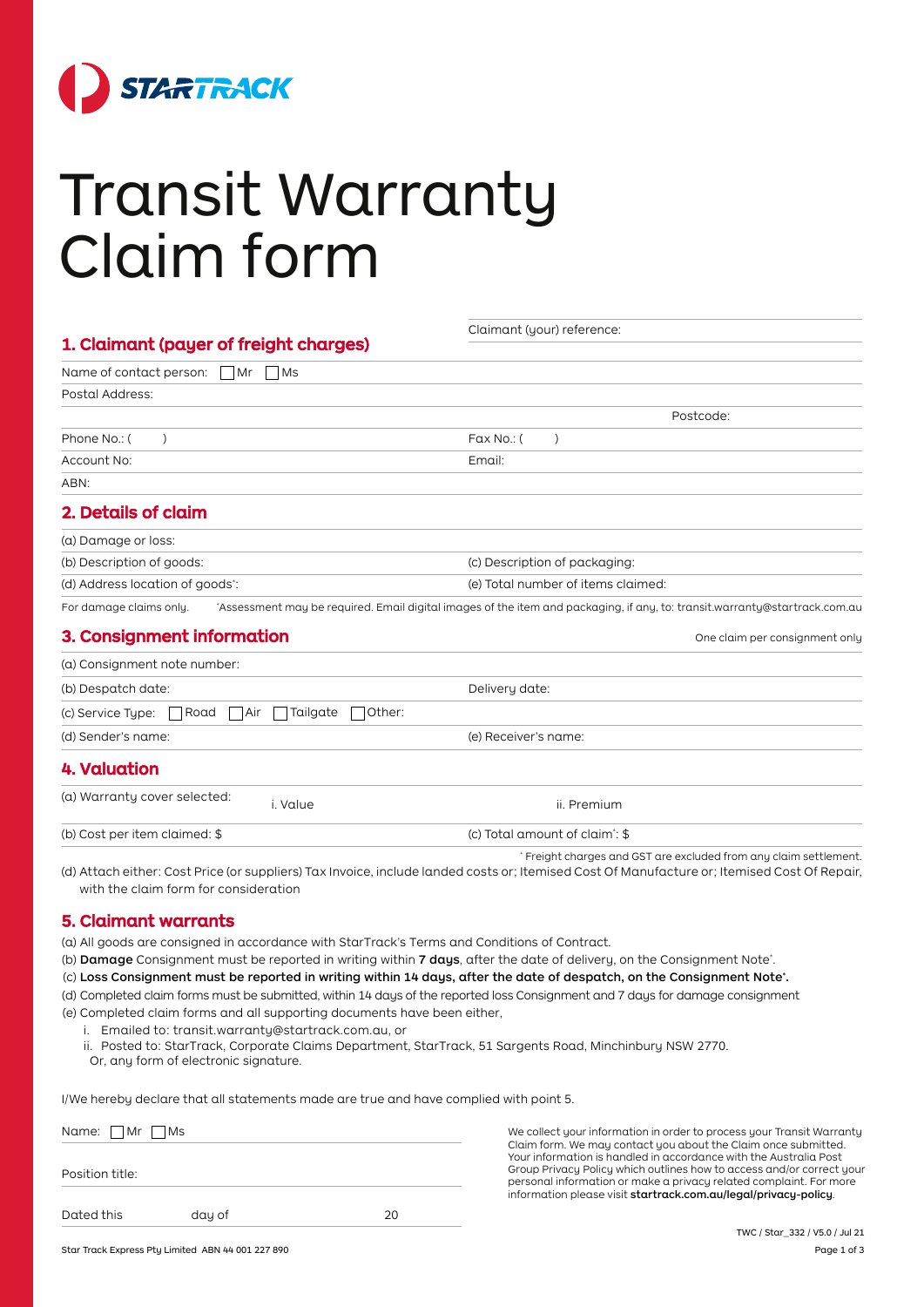## **Transit Warranty Terms and Conditions**

The following is an extract from the StarTrack standard Terms and Conditions of Contract. A full copy is available from your nearest StarTrack branch or can be downloaded from our website<www.startrack.com.au>

#### 11 Transit Warranty

#### **Cover Level under Transit Warranty**

- 11.1 Subject to the following paragraphs of this clause, we provide you a warranty against the Goods being Lost or damaged while we are providing the Services and while the Goods are in our possession (the **"Transit Warranty"**). In return for us providing you with the Transit Warranty, you agree that you will pay the Transit Warranty Charges as set out in the Quotation, or as otherwise agreed by us in writing.
- 11.2 We will provide you with (and charge you for) the Transit Warranty cover you have selected for each consignment, up to a cap of \$5,000, or such other amount that we have agreed to in writing (**"Maximum Cover"**). The amount that we will pay out for any claim is determined by the provisions of this clause 11 and may be less than the Maximum Cover.
- 11.3 You may opt out of Transit Warranty cover, or arrange a different amount as Maximum Cover, by providing notice to us in a transit warranty registration form (available from <www.startrack.com.au>), or as otherwise agreed by us in writing.
- 11.4 If you have elected not to purchase Transit Warranty cover, we do not (subject to the application of any applicable law) provide a warranty against loss or damage to the Goods.

#### **Transit Warranty Claims and Claim Process**

- 11.5 You must notify us in writing of any intended Transit Warranty claim (**"Claim"**) to the address specified in clause 11.9 within the following time limits:
	- (a) where the Receiver has indicated in writing that loss has occurred in respect of the Goods, within 14 days from the date of Delivery of the Goods to the Delivery Address;
	- (b) where the Receiver has acknowledged that the Goods have been Delivered and received in good order and condition, within 7 days from the date of Delivery of the Goods to the Deliveru Address;
- (c) in respect of Claims for non-delivery, within 14 days after the Date of Despatch. 11.6 Where notice of an intended Claim has been provided to us under clause 11.5, you
	- must then submit a completed Claim form within the following time limits: (a) where the Receiver has indicated in writing that loss has occurred in respect of the Goods, within 14 days of the date that you notified us of your intended Claim;
	- (b) where the Receiver has acknowledged that the Goods have been Delivered and received in good order and condition, within 7 days from the date that you notified us of your intended Claim;
	- (c) in respect of Claims for non-delivery, within 14 days from the date that you notified us of your intended Claim.
- 11.7 We may, in our absolute discretion, accept written notification of an intended Claim where it is submitted to us not more than 7 days after the expiry of the applicable time limit in clause 11.5.
- 11.8 You must provide to us with any Claim notification:
	- (a) documentary evidence of the cost price of the Goods in a form that we notify you is acceptable to us, acting reasonably. Examples of acceptable evidence include, receipts, valuations and tax invoices; and
	- (b) if your Claim relates to damage to the Goods, coloured photographs of the damaged Goods and/or Packaging.
- 11.9 Any Claim form or notice of intended Claim must be sent to "Corporate Claims Department, StarTrack, Locked Bag 5700, Strawberry Hills, NSW, 2012" or email to transit.warranty@startrack.com.au.

#### **Exclusions**

- 11.10 Unless otherwise agreed by us in writing, Transit Warranty does not apply, and we are not obliged to pay you any amount for a Claim under the Transit Warranty:
	- (a) for loss or damage, however caused, to any Excluded Goods, Dangerous Goods, or Fragile Goods;
	- (b) where the damage is electrical or mechanical derangement, loss in weight or volume, shrinkage, leakage, wear and tear attributable to the nature of the Goods, or inherent vice of the Goods whether or not such damage is caused or contributed to by us, including any delay in Delivery;
	- (c) if you do not comply with the process in this clause 11;
	- (d) if the Goods are Lost or damage occurs while the Goods are transported by air and the air carriage involves an ultimate destination or stop in a country other than the country of departure (in which case you may be entitled to compensation under the Civil Aviation (Carriers' Liability) Act 1959);
	- (e) if you claim that the Goods are Lost and we are in possession of a POD document for the consignment;
	- (f) if we inform you that, in our reasonable opinion:
		- (i) the Packaging provided by you for the Goods was insufficient or unsuitable for transportation;
		- (ii) the Goods were defective prior to commencement of the Services; or
		- (iii) damage, mechanical failure or defect in the Goods could not have been caused by the Services, provided that, in each case, we provide you with reasons in writing;
	- (g) if the Goods have been returned to us (unless your Quotation states that you are covered for this);
	- (h) if we were not responsible for the total Delivery of the Goods to the Delivery Address;
	- (i) if the Delivery Address is a post office box, roadside drop or postal mail box;
	- if the damage is caused by or Goods are Lost due to a Force Majeure event;
	- (k) if the Goods are Delivered unattended in accordance with documented preauthorisation from the Sender or the Receiver ;
	- (l) if you fail to substantiate the cost price of Goods claimed to be Lost or damaged as and when requested by us;
	- (m) if the Goods have not been consigned by way of a valid StarTrack CN or by Paperless Despatch through the StarTrack despatch system; (n) if the Claim is for less than \$25.00.

### **Payment of Claims**

- 11.11 The maximum amount that may be claimed from us under the Transit Warranty, and the maximum amount we will pay for a Claim is the lesser of the:
	- (a) Maximum Cover;
	- (b) cost price of the Goods;
	- (c) declared value of the Goods (where applicable); and
	- (d) agreed cost of repairs to the Goods, if appropriate.
- 11.12 If we make a payment under this clause for the replacement of the Goods we may retain or recover the damaged Goods.
- 11.13 The provisions of Transit Warranty do not extend to the payment of any claim for Consequential Loss.
- 11.14 The Charges, Transit Warranty charge and the GST component of the cost price of Goods will not be included in any payment made by us to you for a valid Claim.
- 11.15 You may only make one Claim per consignment.
- 11.16 Where you make a valid Claim and there are outstanding amounts owed by you to us that are due and payable, we may pay the Claim either directly to you or as a credit to your account.